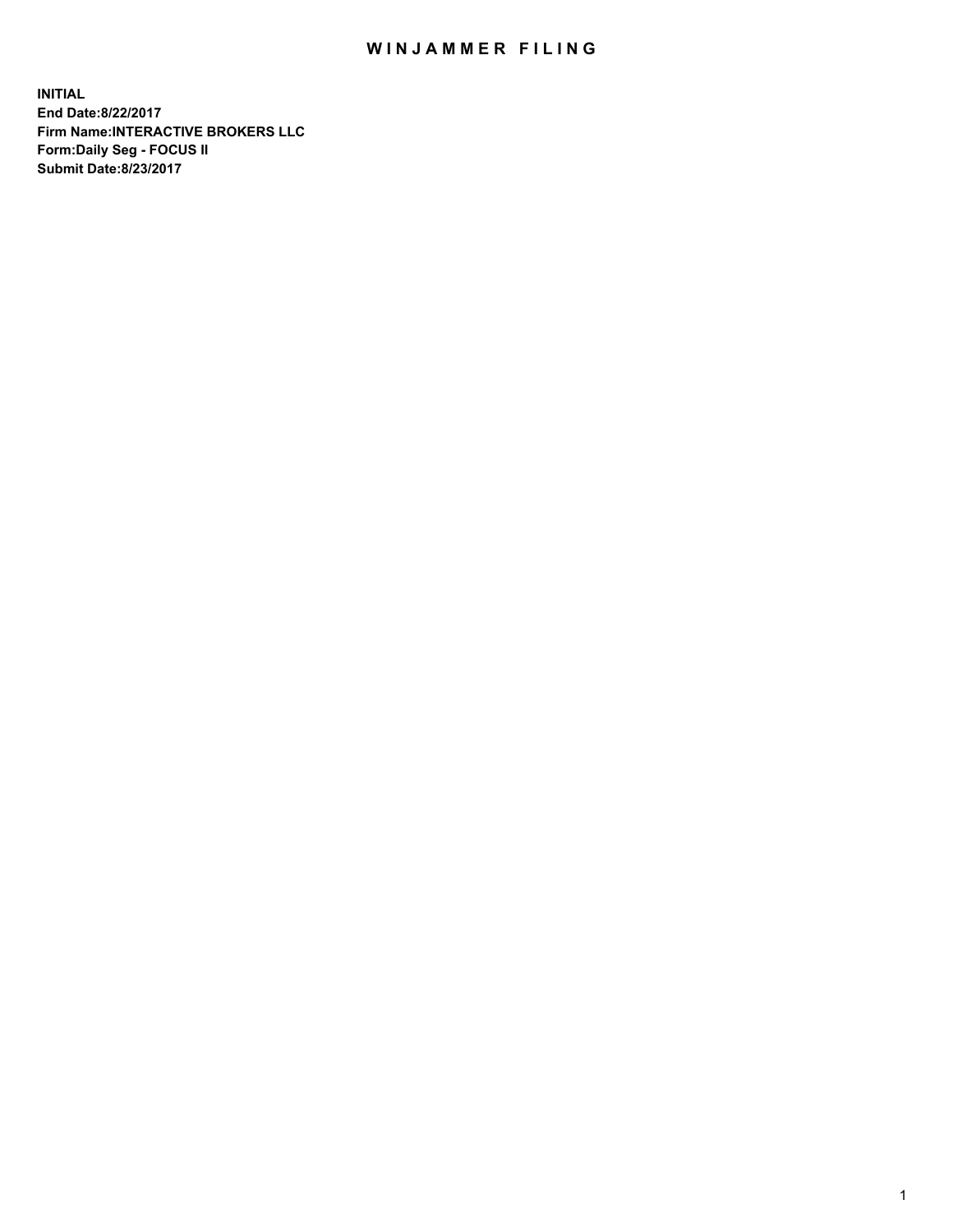## **INITIAL End Date:8/22/2017 Firm Name:INTERACTIVE BROKERS LLC Form:Daily Seg - FOCUS II Submit Date:8/23/2017 Daily Segregation - Cover Page**

| Name of Company<br><b>Contact Name</b><br><b>Contact Phone Number</b><br><b>Contact Email Address</b>                                                                                                                                                                                                                          | <b>INTERACTIVE BROKERS LLC</b><br>James Menicucci<br>203-618-8085<br>jmenicucci@interactivebrokers.c<br>om |
|--------------------------------------------------------------------------------------------------------------------------------------------------------------------------------------------------------------------------------------------------------------------------------------------------------------------------------|------------------------------------------------------------------------------------------------------------|
| FCM's Customer Segregated Funds Residual Interest Target (choose one):<br>a. Minimum dollar amount: ; or<br>b. Minimum percentage of customer segregated funds required:%; or<br>c. Dollar amount range between: and; or<br>d. Percentage range of customer segregated funds required between:% and%.                          | $\overline{\mathbf{0}}$<br>0<br>155,000,000 245,000,000<br>0 <sub>0</sub>                                  |
| FCM's Customer Secured Amount Funds Residual Interest Target (choose one):<br>a. Minimum dollar amount: ; or<br>b. Minimum percentage of customer secured funds required:%; or<br>c. Dollar amount range between: and; or<br>d. Percentage range of customer secured funds required between:% and%.                            | $\overline{\mathbf{0}}$<br>$\overline{\mathbf{0}}$<br>80,000,000 120,000,000<br>00                         |
| FCM's Cleared Swaps Customer Collateral Residual Interest Target (choose one):<br>a. Minimum dollar amount: ; or<br>b. Minimum percentage of cleared swaps customer collateral required:% ; or<br>c. Dollar amount range between: and; or<br>d. Percentage range of cleared swaps customer collateral required between:% and%. | $\overline{\mathbf{0}}$<br>$\overline{\mathbf{0}}$<br>0 <sub>0</sub><br><u>00</u>                          |

Attach supporting documents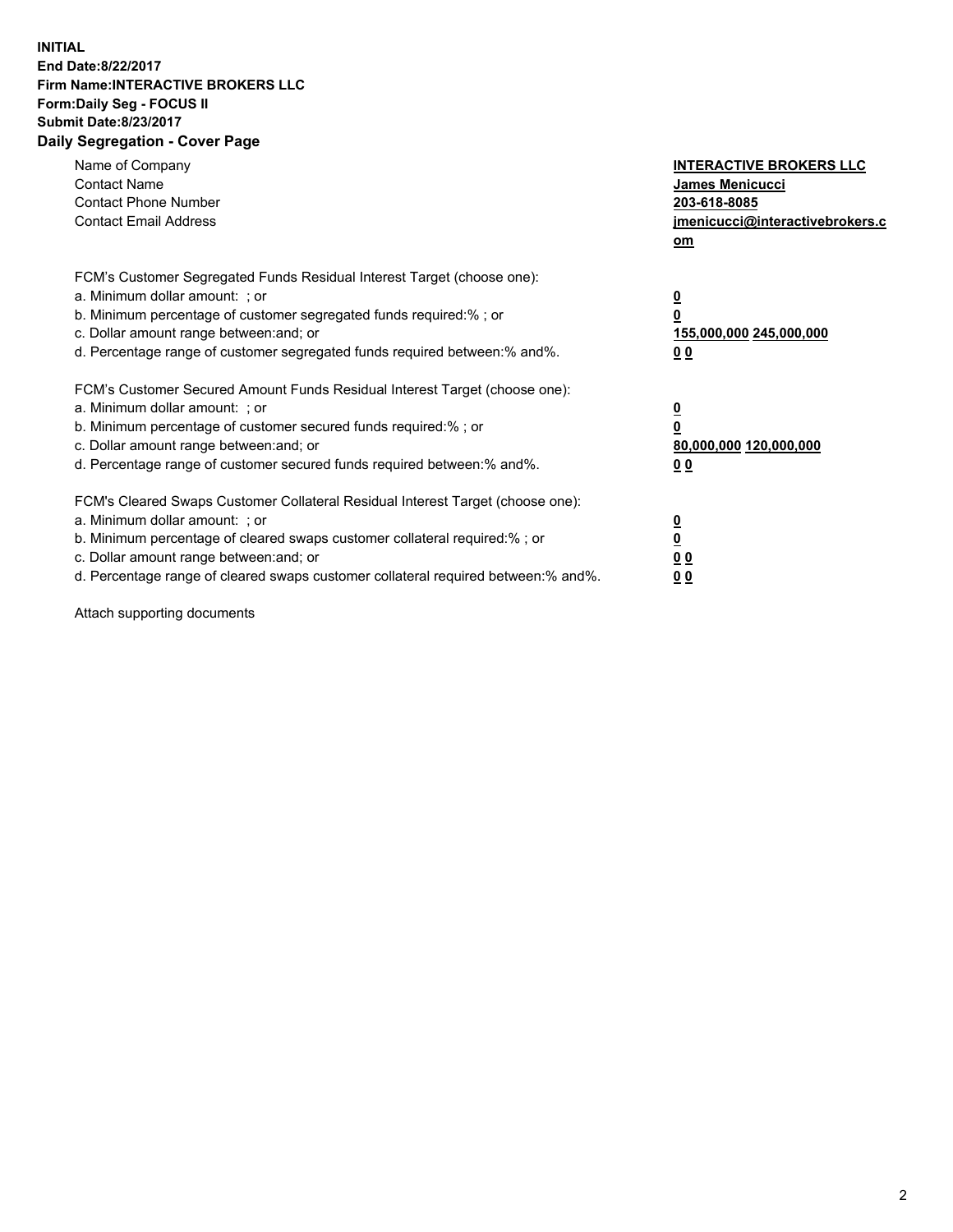## **INITIAL End Date:8/22/2017 Firm Name:INTERACTIVE BROKERS LLC Form:Daily Seg - FOCUS II Submit Date:8/23/2017 Daily Segregation - Secured Amounts**

|     | Daily Ocglegation - Occuled Amounts                                                                        |                                  |
|-----|------------------------------------------------------------------------------------------------------------|----------------------------------|
|     | Foreign Futures and Foreign Options Secured Amounts                                                        |                                  |
|     | Amount required to be set aside pursuant to law, rule or regulation of a foreign                           | $0$ [7305]                       |
|     | government or a rule of a self-regulatory organization authorized thereunder                               |                                  |
| 1.  | Net ledger balance - Foreign Futures and Foreign Option Trading - All Customers                            |                                  |
|     | A. Cash                                                                                                    | 370,042,437 [7315]               |
|     | B. Securities (at market)                                                                                  | $0$ [7317]                       |
| 2.  | Net unrealized profit (loss) in open futures contracts traded on a foreign board of trade                  | -8,451,967 [7325]                |
| 3.  | Exchange traded options                                                                                    |                                  |
|     | a. Market value of open option contracts purchased on a foreign board of trade                             | 43,738 [7335]                    |
|     | b. Market value of open contracts granted (sold) on a foreign board of trade                               | $-30,896$ [7337]                 |
| 4.  | Net equity (deficit) (add lines 1. 2. and 3.)                                                              | 361,603,312 [7345]               |
| 5.  | Account liquidating to a deficit and account with a debit balances - gross amount                          | <b>2,492</b> [7351]              |
|     | Less: amount offset by customer owned securities                                                           | 0 [7352] 2,492 [7354]            |
| 6.  | Amount required to be set aside as the secured amount - Net Liquidating Equity                             | 361,605,804 [7355]               |
|     | Method (add lines 4 and 5)                                                                                 |                                  |
| 7.  | Greater of amount required to be set aside pursuant to foreign jurisdiction (above) or line                | 361,605,804 [7360]               |
|     | 6.                                                                                                         |                                  |
|     | FUNDS DEPOSITED IN SEPARATE REGULATION 30.7 ACCOUNTS                                                       |                                  |
| 1.  | Cash in banks                                                                                              |                                  |
|     | A. Banks located in the United States                                                                      | 56,535,587 [7500]                |
|     | B. Other banks qualified under Regulation 30.7                                                             | 0 [7520] 56,535,587 [7530]       |
| 2.  | Securities                                                                                                 |                                  |
|     | A. In safekeeping with banks located in the United States                                                  | 343,830,410 [7540]               |
|     | B. In safekeeping with other banks qualified under Regulation 30.7                                         | 0 [7560] 343,830,410 [7570]      |
| 3.  | Equities with registered futures commission merchants                                                      |                                  |
|     | A. Cash                                                                                                    | $0$ [7580]                       |
|     | <b>B.</b> Securities                                                                                       | $0$ [7590]                       |
|     | C. Unrealized gain (loss) on open futures contracts                                                        | $0$ [7600]                       |
|     | D. Value of long option contracts                                                                          | $0$ [7610]                       |
|     | E. Value of short option contracts                                                                         | 0 [7615] 0 [7620]                |
| 4.  | Amounts held by clearing organizations of foreign boards of trade                                          |                                  |
|     | A. Cash                                                                                                    | $0$ [7640]                       |
|     | <b>B.</b> Securities                                                                                       | $0$ [7650]                       |
|     | C. Amount due to (from) clearing organization - daily variation                                            | $0$ [7660]                       |
|     | D. Value of long option contracts                                                                          | $0$ [7670]                       |
|     | E. Value of short option contracts                                                                         | 0 [7675] 0 [7680]                |
| 5.  | Amounts held by members of foreign boards of trade                                                         |                                  |
|     | A. Cash                                                                                                    | 94,463,334 [7700]                |
|     | <b>B.</b> Securities                                                                                       | $0$ [7710]                       |
|     | C. Unrealized gain (loss) on open futures contracts                                                        | -7,844,399 [7720]                |
|     | D. Value of long option contracts                                                                          | 43,738 [7730]                    |
|     | E. Value of short option contracts                                                                         | -30,896 [7735] 86,631,777 [7740] |
| 6.  | Amounts with other depositories designated by a foreign board of trade                                     | 0 [7760]                         |
| 7.  | Segregated funds on hand                                                                                   | $0$ [7765]                       |
| 8.  | Total funds in separate section 30.7 accounts                                                              | 486,997,774 [7770]               |
| 9.  | Excess (deficiency) Set Aside for Secured Amount (subtract line 7 Secured Statement<br>Page 1 from Line 8) | 125,391,970 [7380]               |
| 10. | Management Target Amount for Excess funds in separate section 30.7 accounts                                | 80,000,000 [7780]                |
| 11. | Excess (deficiency) funds in separate 30.7 accounts over (under) Management Target                         | 45,391,970 [7785]                |
|     |                                                                                                            |                                  |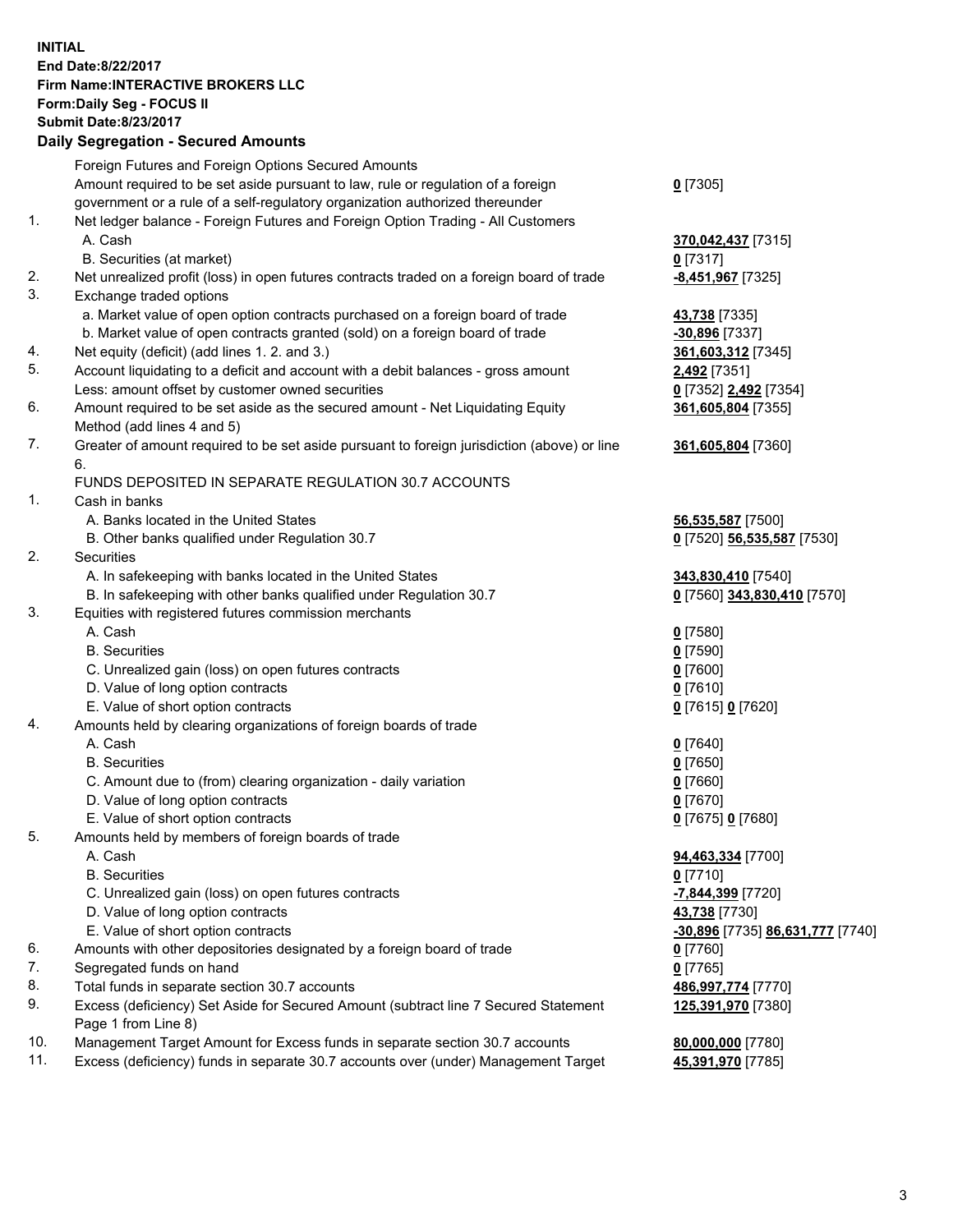**INITIAL End Date:8/22/2017 Firm Name:INTERACTIVE BROKERS LLC Form:Daily Seg - FOCUS II Submit Date:8/23/2017 Daily Segregation - Segregation Statement** SEGREGATION REQUIREMENTS(Section 4d(2) of the CEAct) 1. Net ledger balance A. Cash **4,543,407,890** [7010] B. Securities (at market) **0** [7020] 2. Net unrealized profit (loss) in open futures contracts traded on a contract market **-24,822,722** [7030] 3. Exchange traded options A. Add market value of open option contracts purchased on a contract market **190,239,379** [7032] B. Deduct market value of open option contracts granted (sold) on a contract market **-283,625,948** [7033] 4. Net equity (deficit) (add lines 1, 2 and 3) **4,425,198,599** [7040] 5. Accounts liquidating to a deficit and accounts with debit balances - gross amount **210,152** [7045] Less: amount offset by customer securities **0** [7047] **210,152** [7050] 6. Amount required to be segregated (add lines 4 and 5) **4,425,408,751** [7060] FUNDS IN SEGREGATED ACCOUNTS 7. Deposited in segregated funds bank accounts A. Cash **1,049,394,870** [7070] B. Securities representing investments of customers' funds (at market) **2,432,688,145** [7080] C. Securities held for particular customers or option customers in lieu of cash (at market) **0** [7090] 8. Margins on deposit with derivatives clearing organizations of contract markets A. Cash **520,432,561** [7100] B. Securities representing investments of customers' funds (at market) **727,152,426** [7110] C. Securities held for particular customers or option customers in lieu of cash (at market) **0** [7120] 9. Net settlement from (to) derivatives clearing organizations of contract markets **-2,286,647** [7130] 10. Exchange traded options A. Value of open long option contracts **190,235,877** [7132] B. Value of open short option contracts **-283,607,187** [7133] 11. Net equities with other FCMs A. Net liquidating equity **0** [7140] B. Securities representing investments of customers' funds (at market) **0** [7160] C. Securities held for particular customers or option customers in lieu of cash (at market) **0** [7170] 12. Segregated funds on hand **0** [7150] 13. Total amount in segregation (add lines 7 through 12) **4,634,010,045** [7180] 14. Excess (deficiency) funds in segregation (subtract line 6 from line 13) **208,601,294** [7190] 15. Management Target Amount for Excess funds in segregation **155,000,000** [7194] **53,601,294** [7198]

16. Excess (deficiency) funds in segregation over (under) Management Target Amount Excess